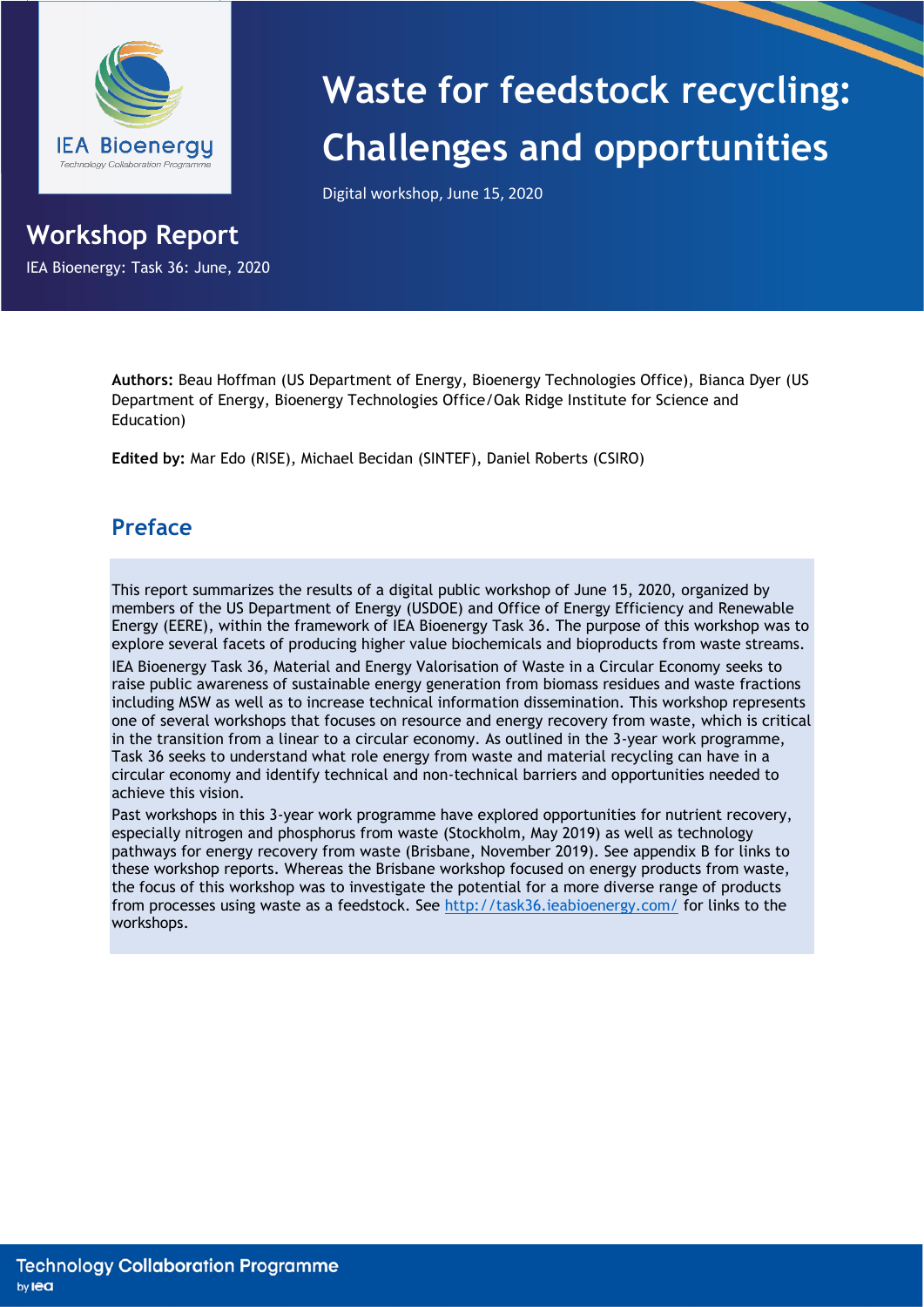# **Disclaimers**

The workshop was organized by members of the US Department of Energy (USDOE) and Office of Energy Efficiency and Renewable Energy (EERE). The views and opinions of the workshop attendees, as summarized in this document, do not necessarily reflect those of the United States government or any agency thereof, nor do their employees make any warranty, expressed or implied, or assume any liability or responsibility for the accuracy, completeness, or usefulness of any information, apparatus, product, or process disclosed, or represent that its use would not infringe upon privately owned rights.

The IEA Bioenergy Technology Collaboration Programme (TCP) is organised under the auspices of the International Energy Agency (IEA) but is functionally and legally autonomous. Views, findings and publications of the IEA Bioenergy TCP do not necessarily represent the views or policies of the IEA Secretariat or its individual member countries.

# **Abbreviations, Acronyms, and Definitions**

GHG: greenhouse gas

ISPR: in-situ product recovery

LCA: life-cycle assessment

OFMSW: organic fraction of municipal solid waste

PFA: Perfluoroalkoxy alkane

TEA: techno-economic analysis

VFA: volatile fatty acid(s)

WTE: waste to energy

Upcycling: converting a plastic or waste stream of a specific economic value to one that is of higher value, e.g. converting a monomer worth \$500/tonne to a monomer worth \$2,000/tonne.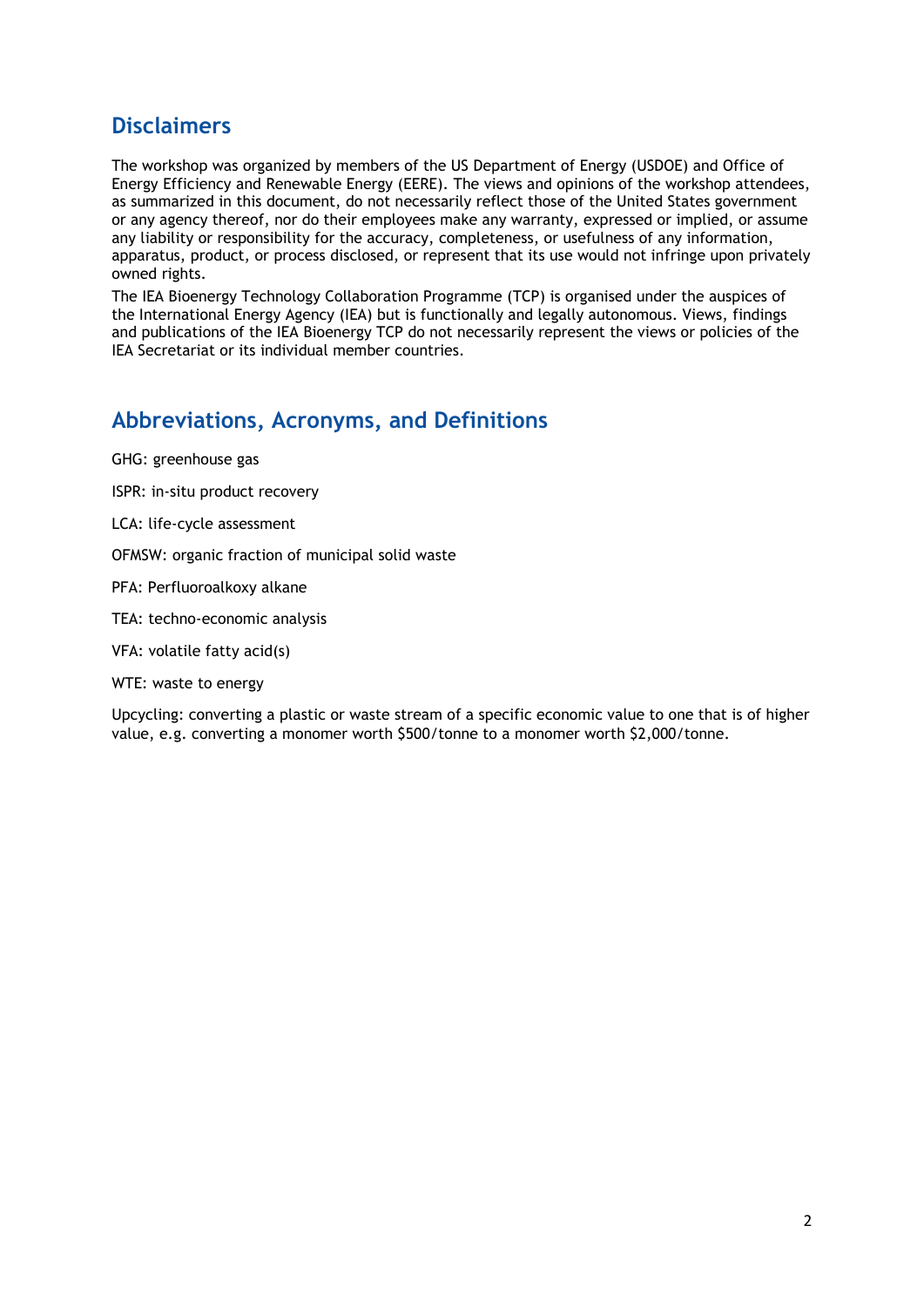# **Introduction**

Global recycling rates vary considerably but are typically below 40%, and the streams that are not recycled are most commonly landfilled or incinerated (most often with energy recovery in developed countries). The variation is illustrated in [Figure 1](#page-2-0) which present the situation on recycling of plastic packaging in the EU member states.



\* 2016 data instead of 2017

ec.europa.eu/eurostat

## <span id="page-2-0"></span>*Figure 1 Official statistics for recycling of plastic packaging in the member states of EU. Source: Eurostat*

The EU and other nations across the world have set aggressive targets for plastics recycling by 2030 and is introducing a tax on virgin plastics from January 1st, 2021. In Europe alone, there is a net deficit of 11 million tons of recycling capacity for plastics1. This would require a major expansion of recycling infrastructure or the development of pathways to recapture and reuse these plastic waste streams and keep them "in-the-loop." Other plastics streams, such as composites, are considerably more difficult to recycle and energy recovery from these streams is often the best option in the waste management hierarchy.

Plastics recycling is also a significant energy efficiency opportunity. Approximately 6% of the world's crude oil is used to make plastics and by shifting to energy efficient recycling strategies, the world can reduce the amount of energy that is devoted to the manufacturing of virgin plastics.

Organic waste streams such as the organic fraction of municipal solid waste (food waste, yard waste, contaminated paper, etc.), residues from wastewater treatment, and manure also represent opportunities for keeping carbon "in-the-loop." In many nations some or all of these waste streams have been banned from landfills and from land application (e.g. compost) necessitating novel management strategies and/or processes. In countries which have not yet banned these practices,

<sup>&</sup>lt;sup>1</sup> Stapf, D. (2020, September 16). *Trends and Drivers in Alternative Thermal Treatment of Waste.* IEA Bioenergy Task 36.

http://task36.ieabioenergy.com/publications/report-trends-and-drivers-in-alternative-thermal-conversion-ofwaste/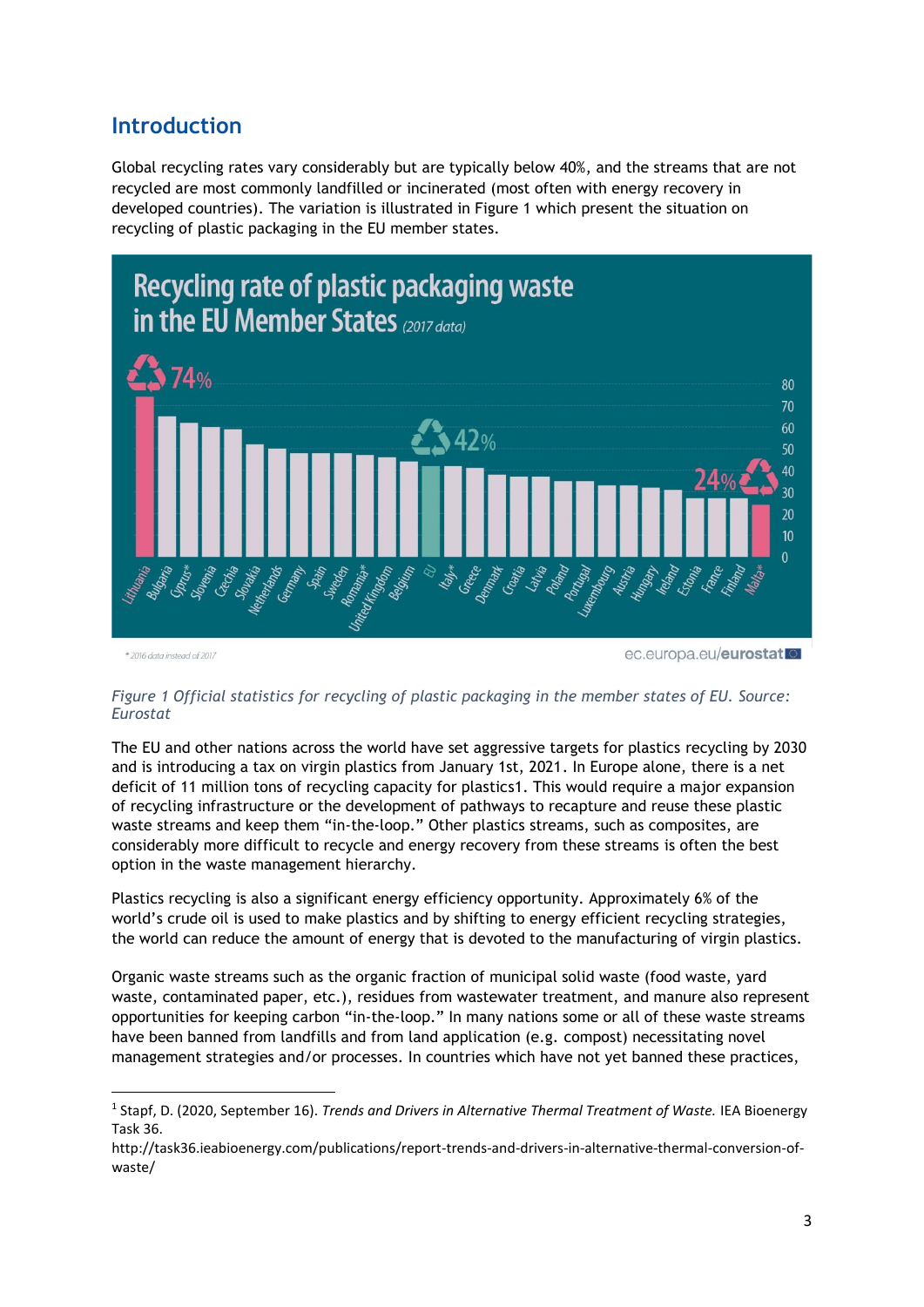landfill availability is becoming limited and there is recognition that these organic waste streams decompose to form methane - which is more than 20 times more greenhouse-intensive than  $CO<sub>2</sub>$ . Diminishing or constant public acceptance of landfills is also a driver as is opposition or acceptance of technologies such as incineration

Historically, technologies such as incineration and anaerobic digestion have been used primarily as waste management strategies, with energy recovery integrated in more recent times. Looking forwards, and in order to realize a vision of a circular economy, new approaches to find higher values for these waste streams are needed. In the near term, utilizing these waste streams as feedstocks for biochemicals and other bioproducts could represent an attractive economic opportunity and simultaneously help solve some of the environmental challenges associated with these streams.

A significant challenge with producing biochemicals and bioproducts is market size and market development, especially with limited incentives to use recycled materials. For many specialty chemicals and products, a small number of commercial plants can fully saturate the market. While this may open up additional end markets, market saturation can quickly erode prices and economic sustainability for these approaches. For molecules that seek to replace incumbent molecules, such as lactic acid for plastics production, the time to develop the market is quite significant. To manage some of these challenges, this workshop sought to explore if there are particular "platform" molecules that represent attractive targets from which many subsequent products and chemicals can be synthesized.

# **WORKSHOP OBJECTIVES**

The purpose of this workshop was to explore several facets of producing higher value biochemicals and bioproducts from waste streams. Discussion questions include:

- What waste streams are most underutilized and/or represent the best opportunity feedstocks in these type of applications?
- Why are these waste streams currently underutilized and is it anticipated that this lack of beneficial utilization will persist into the future?
- What are attractive intermediate or platform molecules that can be produced from waste and can serve a variety of end markets?
- What are technical and non-technical barriers towards producing these platform molecules from waste?
- Which technologies are most appropriate for mixed or aggregated waste streams?

For each of these questions, and given the international audience, the workshop also seeks to understand the national and local factors that underpin particular answers.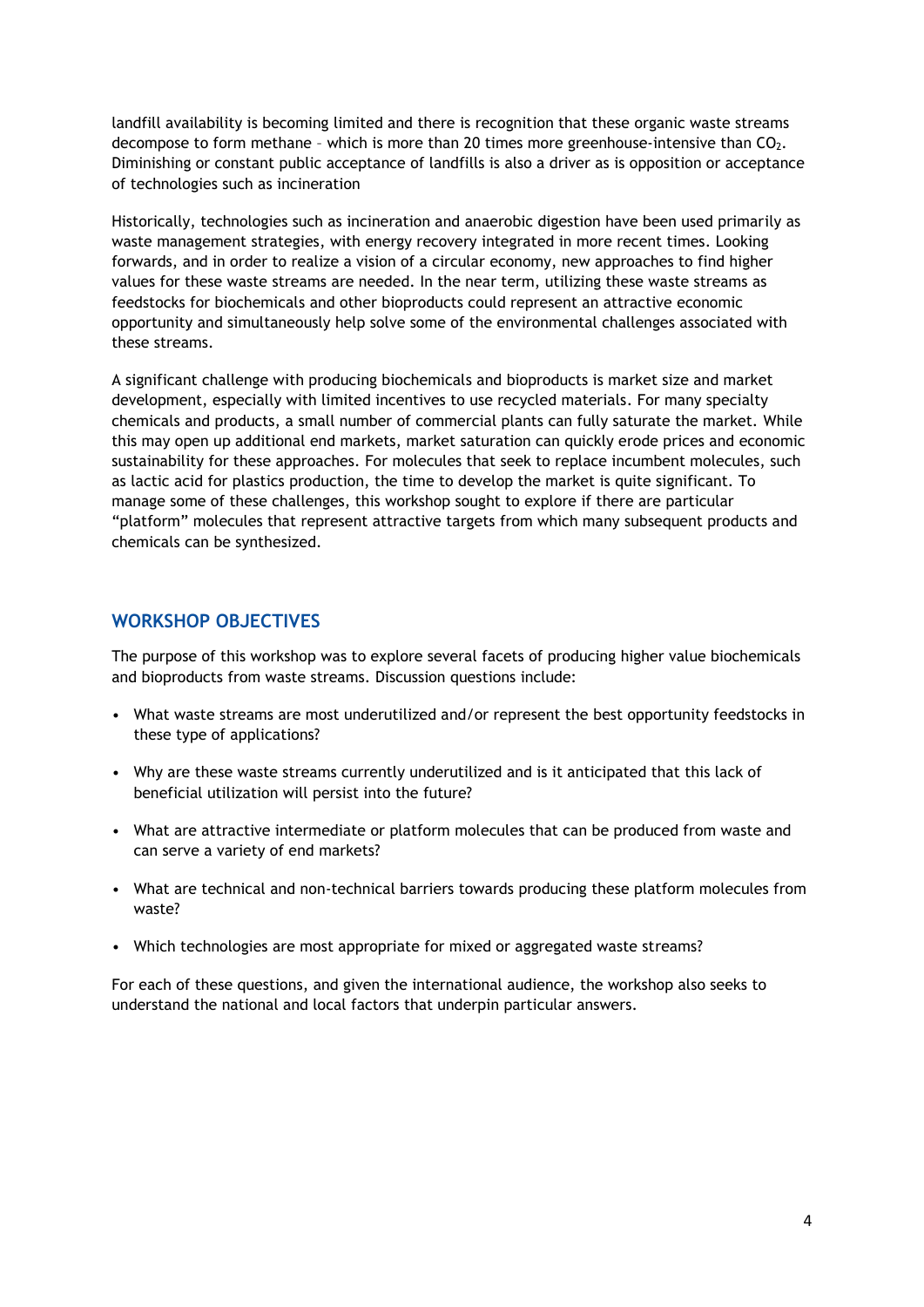# **Workshop Structure**

# **KEYNOTE SPEAKERS**

## **Dr. Zia Abdullah, Biomass Program Manager, National Renewable Energy Laboratory**

Dr. Abdullah, biomass program manager at NREL, gave the first keynote on organic waste as a feedstock for recycling, highlighting waste as a feedstock for the production of fuels and chemicals. In his presentation, Dr. Abdullah focused on several organic waste streams: food waste, residuals from wastewater treatment, and manure from animal feeding operations. Organic wet wastes are largely underutilized even though some of it is available for free or negative prices. Current uses for organic waste include biogas production, composting, and land applications.

He stated that the research challenges in the field of bioenergy include producing fuels with high energy content and low cost, developing industrially relevant materials with performance advantages, converting  $CO<sub>2</sub>$  to high-value chemicals, and manufacturing energy and carbonefficient materials and processes. Waste offers significant cost advantages as a feedstock for fuels and chemicals. Converting waste to fuels and chemicals enables a circular carbon economy. Approximately 75 % of waste plastic goes into landfills in the USA each year, and only ~8 % is recycled. Market value and demand for these plastic wastes is very low. They could be upcycled to cost-competitive products.

An option of handling wet waste feedstocks is to produce carboxylic acids via anaerobic digestion. NREL investigated this option and hypothesized that methanogenesis could be arrested by removing carboxylic acid in situ. The key results were mathematical models showing ISPR is feasible under the following conditions: pH~3 and volatile fatty acids (VFA) titers>9.5 g/L or pH~5 and VFA titers>17 g/L. Experimental results confirmed the model's predictions. The volatile fatty acids that are recovered can be upgraded to fuels and products via biorefineries.

Waste gas can be directly converted to products because methanotrophic bacteria can use  $CH<sub>4</sub>$  and CO2, commonly found in biogas, as carbon and energy sources. NREL's efforts in this field have the following goals: develop methanotrophic biocatalysts to produce diverse products, utilize metabolic engineering to increase carbon- and energy-efficiency of bioconversion, optimize  $CH<sub>4</sub>/CO<sub>2</sub>$  coconversion capacity, and optimize tuneable gas bioreactors with respect to efficiency and mass transfer. Additionally, NREL strives to perform Techno-Economic Analysis (TEA) on WtE pathways to determine the economic feasibility and to motivate research.

### **Dr. Meltem Urgun-Demirtas, Biomass Program Manager, Argonne National Laboratory**

Dr. Urgun-Demirtas, the biomass program manager at Argonne National Laboratory, discussed valorisation of organic waste streams beyond biogas via arrested methanogenesis for organic acid production. Dr. Abdullah also discussed this topic as one of NREL's approaches to wet waste, and Dr. Urgun-Demirtas dove deeper into it. Organic acid production from organic wastes is favourable because it can be implemented at many existing plants that produce biogas.

Microbes can be tailored to produce a mixture of VFAs and lactic acid. Optimal inocula are necessary to optimize carboxylic acid production and inhibit methanogenesis. Argonne's investigations indicated that running digestors at pH less than 6.0 helped inhibit methanogenesis. Argonne has researched fermenters at various scales for this application: serum bottle bath fermentation (500 mL), bench-scale continuous fermentation (600 mL), and large-scale batch/continuous fermentation (14 L). These fermentation processes require bacteria, and it was determined that the bacteria bacillaceae contributed to lactic acid production while clostridiaceae contributed to VFA production. Lactic acid was separated from the product mixture via electrodeionization.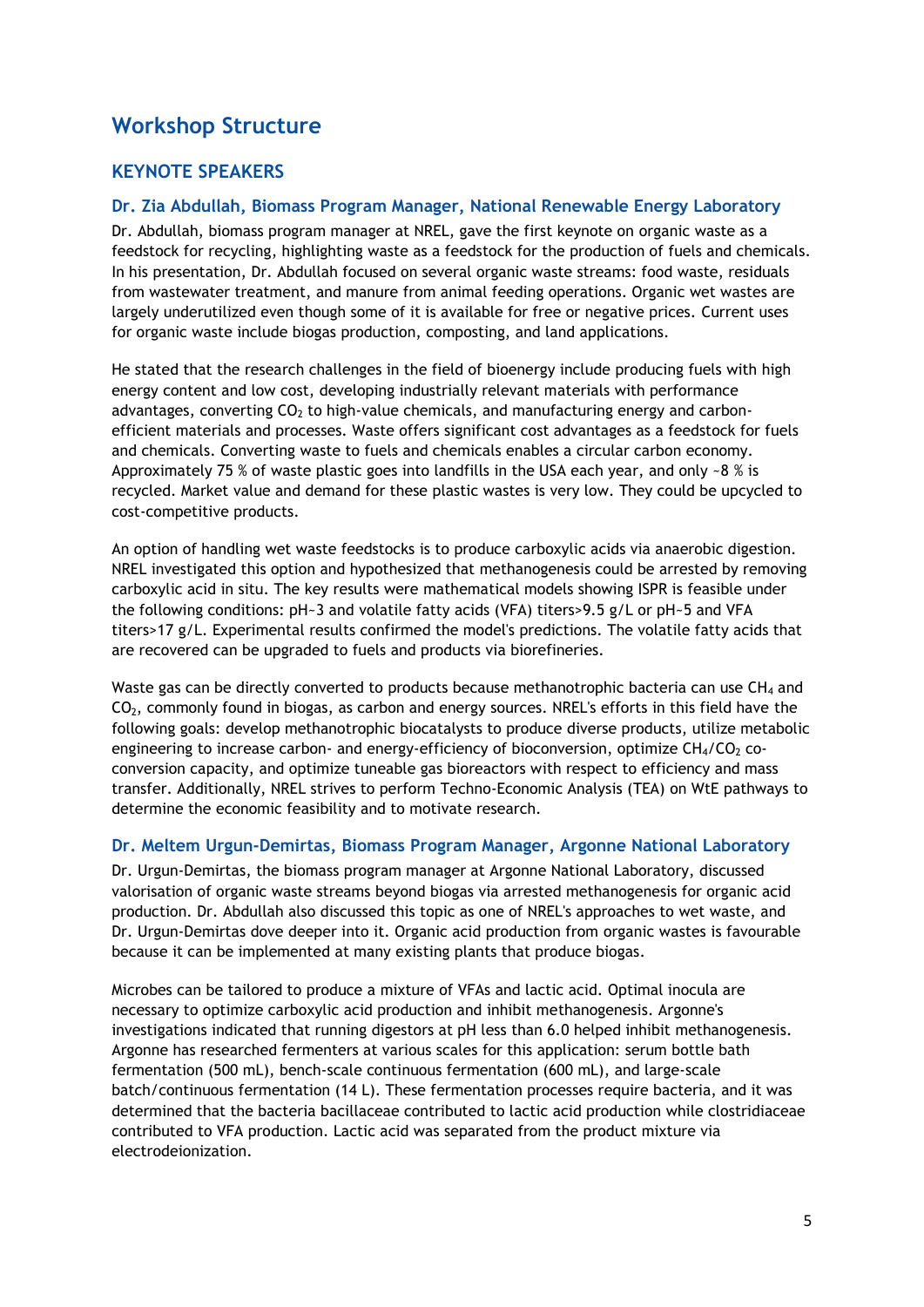Argonne intends to develop new arrested in situ anaerobic digestion technology to execute production and separation more concertedly. They will focus on the 14-L system while fabricating 100-gal fermenters to progress towards a pilot-scale demonstration. They will partner with small cheese producers and breweries and intend to analyze their systems via TEA and Life Cycle Analysis (LCA).

## **Dr. Chad Haynes, Director of Government Strategy and Technology Partnerships, Lanzatech, Inc.**

Dr. Chad Haynes is the Director of Government Strategy and Technology Partnerships at Lanzatech Inc. Lanzatech is a company that specializes in gas fermentation to produce a variety of end molecules including ethanol, isopropanol, and specialty chemicals such as ketones and other molecules that can be used as chemical building blocks to other end markets.

Lanzatech's technology relies on the genetic engineering of a particular organism that can utilize syngas (carbon monoxide and hydrogen) as its sole carbon and energy source. The syngas itself is either an industrial waste gas from processes such as steel manufacturing or can be produced via gasification of a range of carbonaceous feedstocks, including biomass and waste streams. In the presentation, Dr. Haynes showed results on syngas derived from a variety of sources including municipal solid waste (MSW). In one project located in Japan with partner Sekisui Chemical Co, Lanzatech has demonstrated the capability of their organism to convert syngas to ethanol for thousands of hours of on-stream time. Moreover, being a biological upgrading process, the organism demonstrated capability of managing fluctuations in the syngas composition (e.g. when there was a higher/lower carbon monoxide to hydrogen ratio). This abates some of the costly syngas conditioning steps that are typically associated with processes such as Fischer-Tropsch synthesis.

Strategically, Lanzatech is interested in these waste gases as they allow carbon to be recaptured and put back into the economy as opposed to the atmosphere. While the results shown in the presentation were mostly on alcohols, the other building block molecules can be used to produce biopolymers, biomaterials, and transportation fuels. Dr. Haynes provided one such example wherein ethanol derived from their genetically modified organism was catalytically upgraded to sustainable aviation fuel. This fuel was subsequently used in a transatlantic flight. This demonstrates the fungibility of ethanol and other molecules to a variety of end uses.

From an economic perspective, Dr. Haynes shared some data that illustrates the value proposition of gasification of municipal solid waste to produce ethanol as opposed to incineration. While both technologies handle municipal solid waste, the production of ethanol as opposed to heat and power can yield a 4- to 5-times increased revenue margin. In the United States, where district heating infrastructure is limited and thus demands are much lower than in Europe, this could represent an opportunity for handling mixed wastes that are not amenable to other approaches such as hydrothermal liquefaction or anaerobic digestion.

Dr. Haynes concluded his talk with a brief preview of the Soperton, Georgia demonstration plant that is currently being built to test this gasification and syngas upgrading approach on pine forest residues.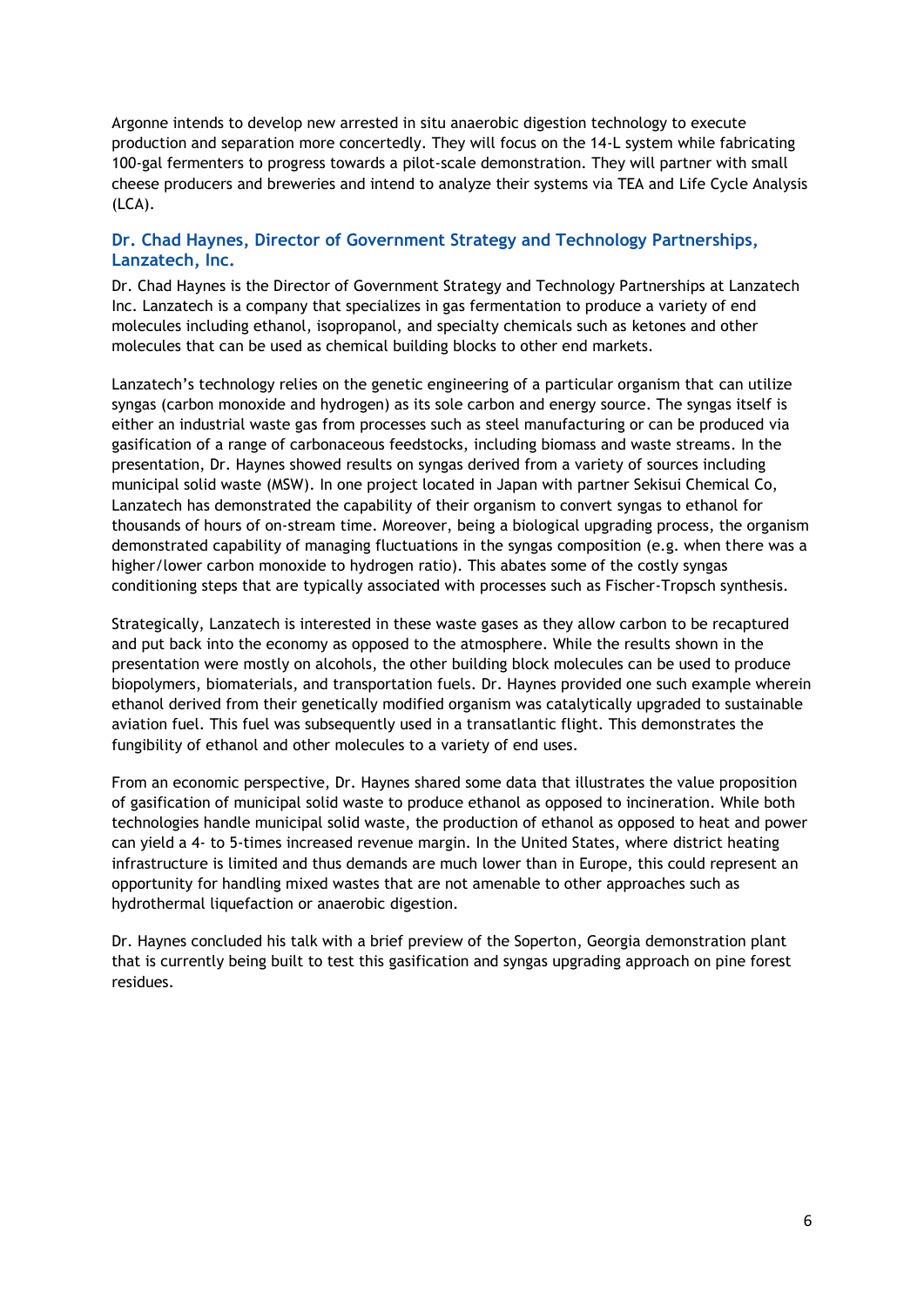## **BREAKOUT SESSIONS**

As indicated in the workshop agenda (Appendix A), between keynote speakers, the workshop participants took part in facilitated discussion sessions where the participants were asked a series of questions about resource and energy recovery from waste. The questions were stated in the general gathering of participants before dividing participants into breakout rooms. The facilitator in each breakout room restated the questions as the participants responded in the breakout rooms. Additionally, the participants had been emailed the discussion questions the day before the workshop to prepare responses in advance.

There were two breakout sessions: *Session 1* focused on potential and continuity and *Session 2* focused on challenges towards recycling or upcycling of waste streams. The breakout room assignments were the same for each session.

The questions asked in Session 1 were as follows:

- 1. What waste streams offer the most potential or are the highest priority for recycling or upcycling?
- 2. For priority waste streams, are there intermediate molecules that represent good beachheads for a variety of end applications?

The questions asked in Session 2 were as follows:

- 1. What are the top technical challenges towards recycling or upcycling of these waste streams?
- 2. What are the top non-technical challenges towards recycling or upcycling of these waste streams?
- 3. What are priority technologies for handling/managing mixed waste streams (e.g. mixed plastic wastes, commingled fractions of MSW)?

Each breakout session lasted approximately 45 minutes and took a deeper dive into challenges and opportunities for waste management worldwide. Each breakout room had a facilitator who ensured that each participant had an opportunity to respond to the respective questions. The perspective of different countries was vital given the varying policies and existing waste collection/management practices. Representatives from all six continents participated across the various breakouts, resulting in a rich discussion. The discussions were captured via Menti surveys and notes, and participant input is reflected in the session summaries below. At the end of the workshop, a member from each breakout room reported out the highlights of their respective groups from both sessions to the attendees at large.

# **Breakout Session Responses**

# **BREAKOUT 1: POTENTIAL AND CONTINUITY**

The questions posed to participants are stated in the previous section. Based on those questions, the discussion was logically divided into the topics "Priority Waste Streams" and "Intermediates for the Future."

### **Priority Waste Streams**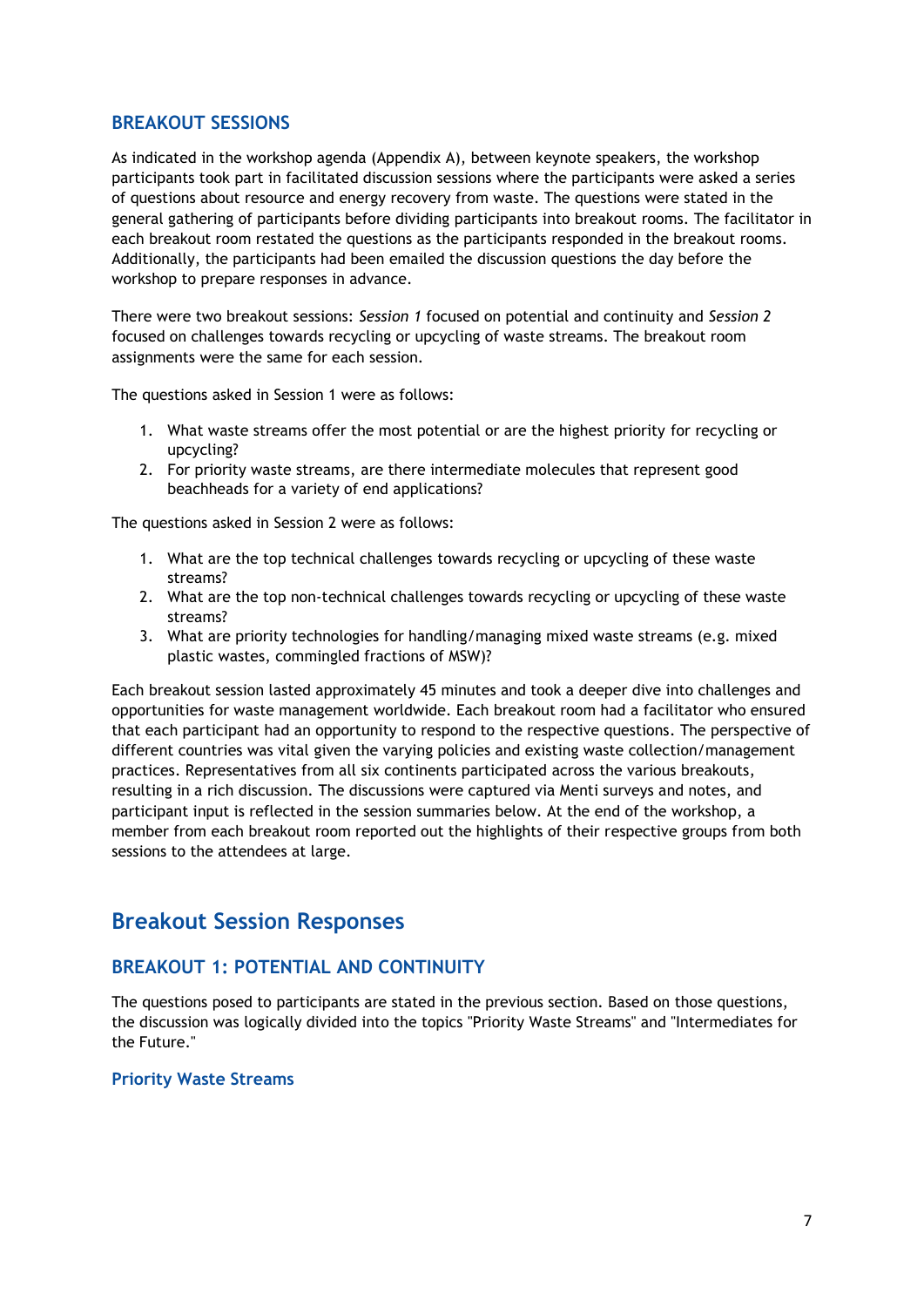

### <span id="page-7-0"></span>*Figure 2 Poll result regarding priority waste streams*

As illustrated by [Figure 2,](#page-7-0) workshop attendees indicated OFMSW (Organic Fraction of MSW), mixed plastics, and biosolids as the top three waste streams that offer the most potential or are the highest priority for recycling or upcycling. A category that received significant attention during session discussion despite a low number of responses to the poll was textile waste given its abundance and low recycling/resource recovery rates.

OFMSW includes food waste and yard waste, where food waste includes kitchen trimmings and fully cooked uneaten food and yard waste includes lignocellulosic-based materials of any scale (clippings, trimmings, entire plants, etc.). Food waste is a growing problem and is a very potent environmental issue. Participants stated that Europe handles food waste by minimizing or beginning to implement separation at the source. By comparison, this point-source separation is a less frequent practice in North America. And cultural differences and attitudes about food waste were also noted as being different between these regions. OFMSW is a high priority waste stream because it is abundant and can be recycled into biogas via anaerobic digestion. Biogas can be used for heating, electricity, and in transportation applications such as shipping and public transit. Several participants noted and discussed in the United States, that food waste in particular is an attractive feedstock given its high carbohydrate content and opportunity for commingling with other waste streams.

Mixed plastics include non-bottle plastic packaging of various polymer resin types and colours. This also includes materials that contain multiple plastic resins (e.g. a coating that contains both PET and PE). While both resins, when separated, are mechanically recycled, there are very limited processes that can manage the commingled nature of these resins. Participants emphasized that recycling is currently a challenge in the USA due to poor economic contribution and lack of cultural support. In the USA, mixed plastics often end up in landfills due to a lack of sorting and the low cost of landfills. There is little motivation to recycle as an alternative to landfills given the abundance of landfill capacity. Motivation, both cultural and monetary, is vital in order to transition away from disposing of mixed plastics in landfills, especially in the USA. Mixed plastic waste is a high priority waste stream because they can be recycled and upcycled into new plastic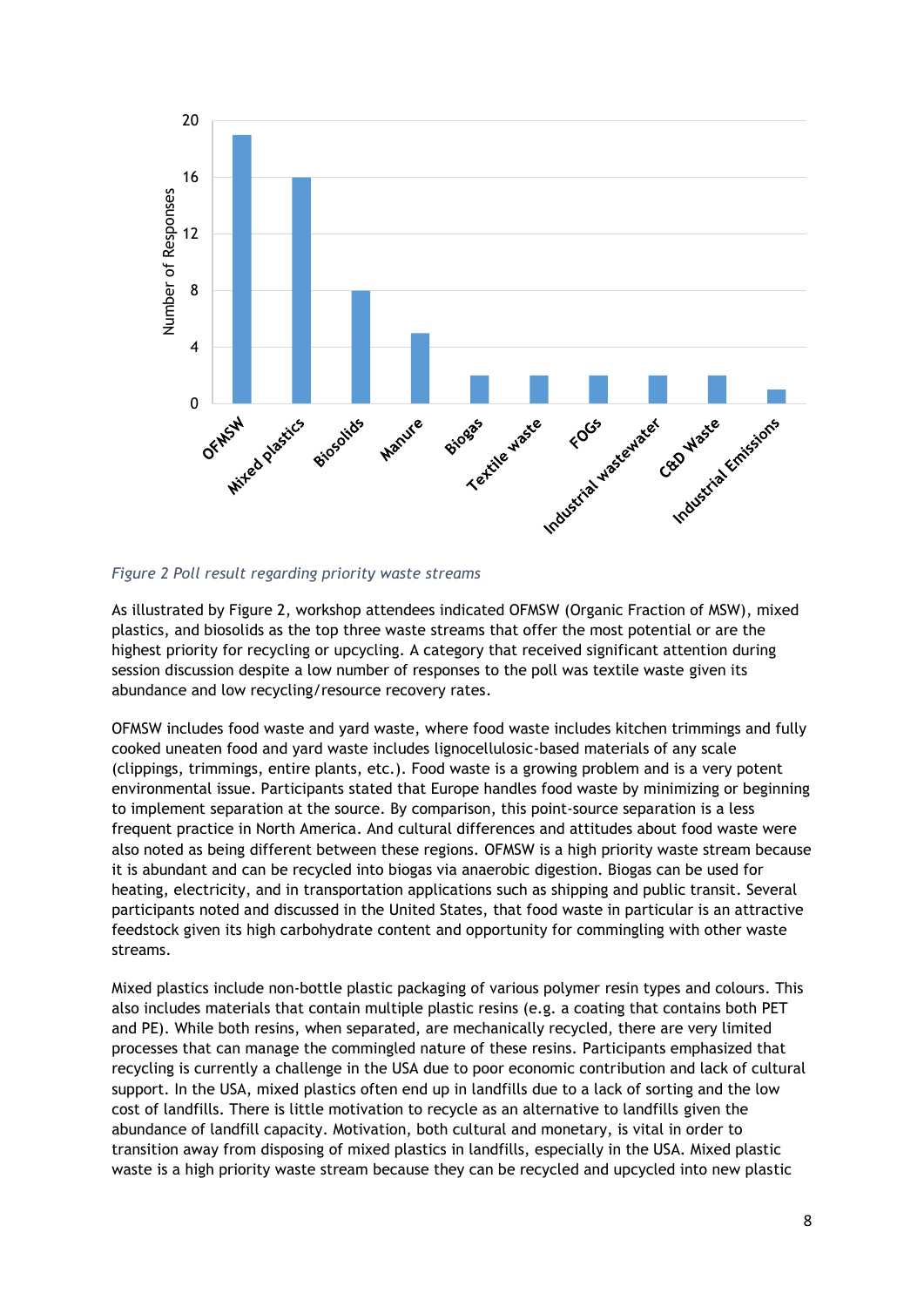products, enabling a more circular economy that requires less input of unused plastic.

Europe is also facing challenges with mixed plastic waste resulting from Asian import bans on these plastics. One participant noted that over 11 million tons/year of additional recycling capacity will be necessary in the European Union in order to achieve 2030 goals. Participants also discussed the interface of mixed plastic waste with policies such as the "Extended Producer Responsibility" which encourages manufacturers of packaging to consider and utilize materials that have higher potential for recycling. This policy has delivered significant increases in overall recycling rates for these types of materials. Finally, new policies, such as the impending tax on virgin plastics are anticipated to further incentivize novel recycling approaches. Nonetheless, mixed plastic waste remains a challenge in the European Union and represents a potential feedstock for chemical recycling processes such as pyrolysis, gasification, and hydrothermal technologies.

Biosolids are organic matter resulting from sewage treatment operations. Participants indicated that this waste stream is less controversial than other common ones and is less technically intense. In many countries and regions, biosolids can be recycled into fertilizer via minimally complex processes. However, some countries have implemented prohibitions on the use of biosolids for land application or fertilizers due to the presence of PFAs, pharmaceutical compounds, metals content, and pathogenic bacteria, amongst other reasons. Several workshop participants noted that the fates of these molecules are an active and rapidly evolving area of investigation and could result in more stringent regulations. In the United States, it was noted that states in the Northeast are banning the use of biosolids which is dramatically increasing the cost of waste management for municipal wastewater operations. This was identified as a key value proposition for technologies such as hydrothermal liquefaction or incineration in that these technologies may be able to destroy these toxic compounds and organisms.

Additionally, textile waste has a lot of opportunity for recycling and upcycling, mostly via secondhand use without modifications. Second-hand use of textiles should be expanded/encouraged more and, fortunately, is currently growing in popularity worldwide. Participants from around the world all noted that there are very few technologies and processes that manage textile waste, resulting in extremely low rates of resource and energy recovery. The Sysav plant in Malmö, Sweden which aims to sort and recycle more than 16 ktons of textiles/year was specifically discussed as a potential model for managing these types of waste.

The concepts of recycling and upcycling received some pointed discussion in this breakout session. There was debate over which is more important: the end use of the recycled/upcycled item or the cost of decarbonization of the relevant sector/process. Metrics that guided the discussion were cost of the final product and cost of the potential carbon offset. Large scale carbon LCAs are needed to quantify these trade-offs. Additionally, to motivate upcycling, the upcycled item needs to have a performance or value advantage over alternatives in order to support the efforts. Upcycling is challenging because it requires changing item A into item B, where item B is more valuable than item A. The question becomes, "Why was item B not made initially? Was item A even necessary?" The inherent value from manufacturing item A in the first place needs to be considered. Workshop attendees discussed that many people currently are not very motivated to buy items simply because they are better for the environment, so education about the benefits is vital to progress. The participants emphasized the need for people to produce less waste, improve recycling technology, and improve waste sorting.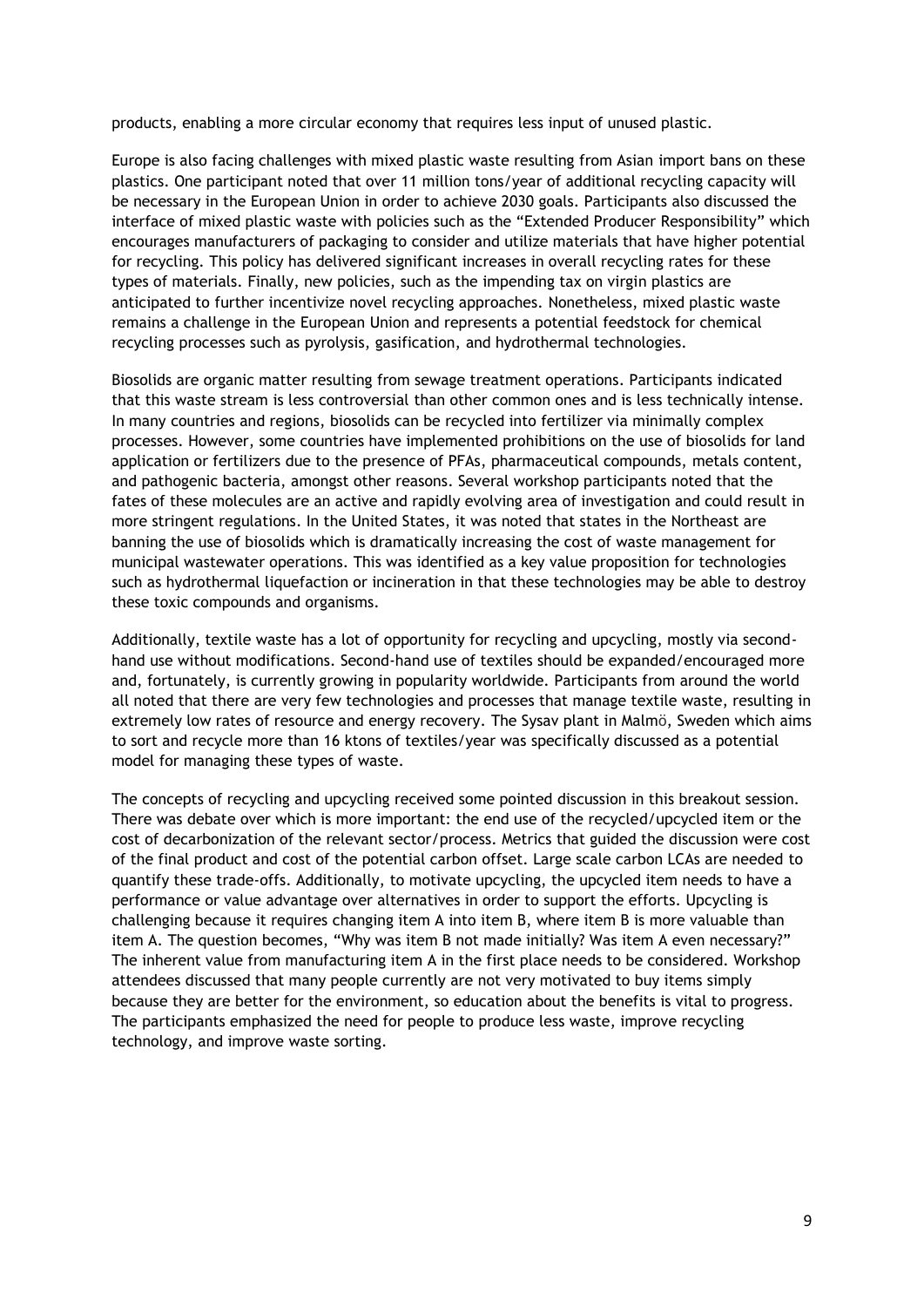#### **Intermediates for the Future**



#### <span id="page-9-0"></span>*Figure3 Poll results on which intermediates that have highest potential*

Workshop attendees indicated volatile fatty acids, lactic acid, ethanol, and syngas as leading intermediate molecules that represent good "beachheads" for a variety of end applications (see [Figure3.](#page-9-0) The main factor that was discussed that motivated the workshop attendees' choices of intermediate molecules was economics. The top four intermediate molecules have versatile applications, which increases their economic viability and resiliency. Having a variety of end applications reduces the risk to the producer of these molecules by diversifying the markets with which they can sell into.

For example, VFA can be used for renewable fuels production, bioplastics, and biopolymer applications, all of which have a higher economic value than biogas. Biogas economics are challenging because, as countries have phased out incentives (e.g. Germany's feed-in-tariffs), the production and usage of biogas has decreased. An additional benefit of targeting higher value products is that it can mobilize smaller scales of production and thus, smaller scales of waste (e.g. smaller wastewater treatment plants, or municipal food waste).

Lactic acid is used for food preservation, pharmaceuticals, and cosmetics. Additionally, lactic acid is the monomer of polylactic acid, which is a biodegradable and less carbon intense alternative to petroleum-derived plastics. Ethanol is used as a solvent, fuel additive, and feedstock to produce other chemicals (ethylene, ethyl acrylate, glycol ethers, etc.).

A common shared feature of the intermediate molecules described above is that they are produced through conversion methods which "funnels" the diverse range of chemical species (fats, carbohydrates, proteins, lipids) to a small number or even a single product. This then allows for a variety of subsequent polishing or upgrading via a host of different options. One participant described that their entire business is based on producing a variety of end products from organic acid feedstocks.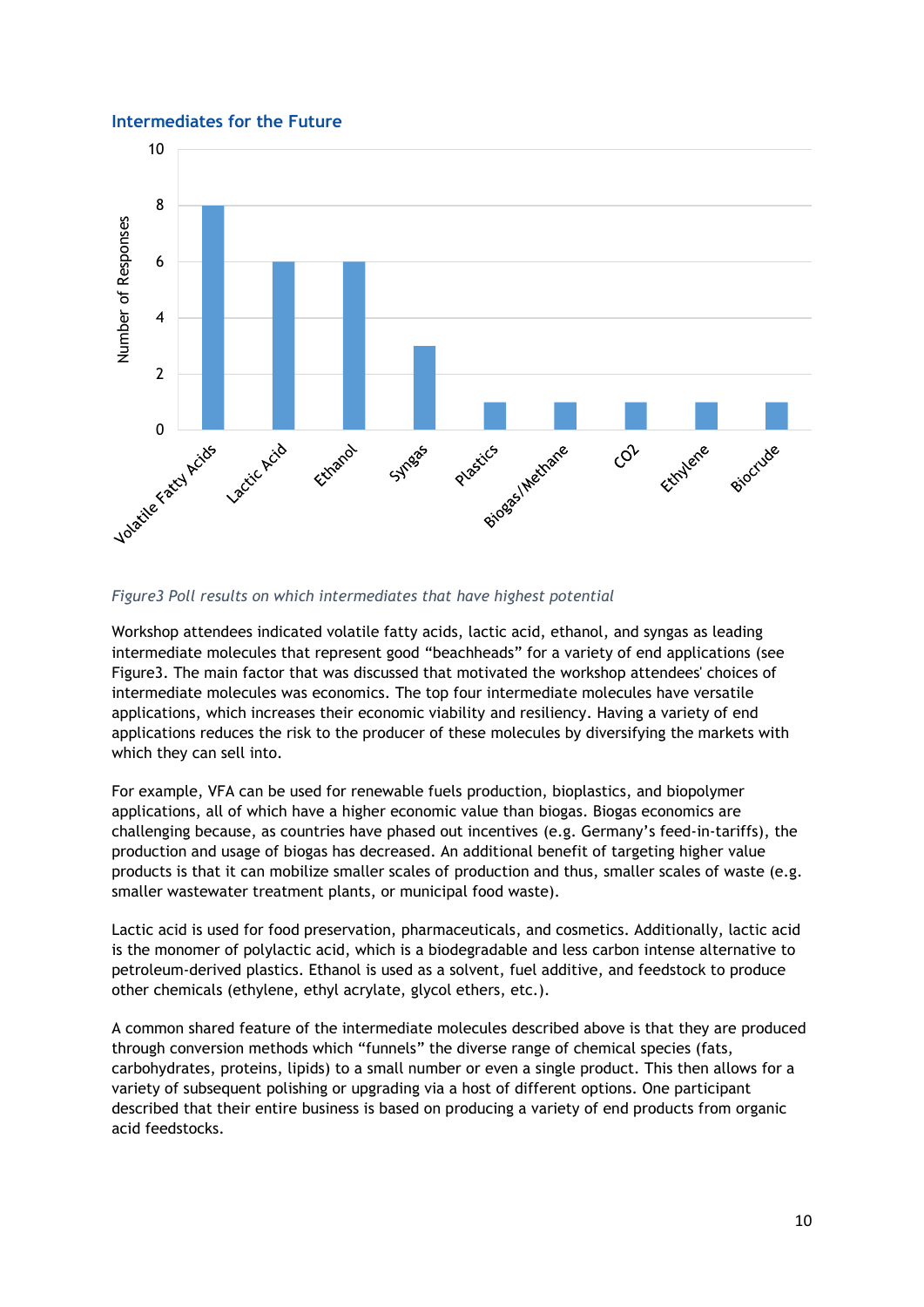# **BREAKOUT 2: CHALLENGES TOWARDS RECYCLING OR UPCYCLING OF WASTE STREAMS**

The questions posed to participants are stated in the Breakout Sessions section, before the Breakout 1 discussion. Based on those questions, the discussion was logically divided into the topics "Technical Challenges," "Intermediates for the Future," and "Approaches for Mixed Waste."

## **Technical Challenges**

The technical challenges towards recycling or upcycling of waste streams discussed by workshop attendees were mainly separating mixed waste, designing inherently recyclable/upcyclable materials, and the waste treatment technologies that recycle the material.

Mixed waste needs to be separated in order to optimally valorise each waste stream. More research on separation techniques is needed in order to make it physically possible and economically viable. In particular, the value that a materials recovery facility can derive from the plastics or other streams is largely dependent on the quality of separations that have been achieved. One participant noted the large price spread between a "natural" HDPE stream and one that contained even a small amount of colored resins. Workshop attendees also stated that research efforts are needed to produce more materials that are "recycling-ready" or can be upcycled once their original purpose has been exhausted.

If mechanical recycling is the only option, the majority of participants concurred that there will be a relatively low ceiling in terms of recycling potential and that chemical recycling will be needed to achieve higher levels and country goals. As noted earlier, Europe urgently needs new technology as they are short by 11 million tons of recycling capacity. The workshop participants discussed the demand for improved waste treatment technologies for recycling and for all waste treatment efforts.

While incineration is not a recycling method, numerous European participants noted that it fulfils a key waste management role, particularly in countries with more stringent landfill policies. Additionally, incineration/WtE can produce a steady supply of district and industrial heating, which provides a stable supply of revenue for the incineration operation. In countries like the USA and Australia, there is not the demand nor the infrastructure for this type of heat, which makes project economics challenging in the context of relatively-cheap landfill. Despite the local factors that make incineration economically feasible, workshop participants stated that many European citizens want an alternative to landfills and incinerators. An example of the challenge of incinerators in Europe is a case in Ireland. Citizens were told to recycle via one method but then told to instead put everything into an incinerator. There was miscommunication about which waste streams would go into the incinerator. As a result, many citizens of Ireland developed mistrust of the government and scepticism about the use of incinerators. Concerted efforts are needed to attain community acceptance and social license to operate and explain how recycling and waste-to-energy go handin-hand, with the latter dealing with waste that cannot be recycled. The discussion around incineration also considered the possibility of nations such as the United States and Australia 'leapfrogging' this technology altogether, and focusing on alternative pathways (such as gasification) which offer more flexibility in terms of adopting circular economy principles.

Participants discussed that technical progress is often made through incremental technological steps instead of jumping to what would really be the best option immediately. For example, if one country has researched many recycling methods and settled on a specific technology, often specific sets of conditions, needs, and constraints informed the technological steps to reach the final technology. The problem arises when another country is unaware of the final technology in the first country and therefore is likely to repeat all the other country's efforts simply due to a lack of shared information or that it does not fully understand the situations that led to this technology choice or choices. The progression is helpful for economic viability and societal acceptance, but the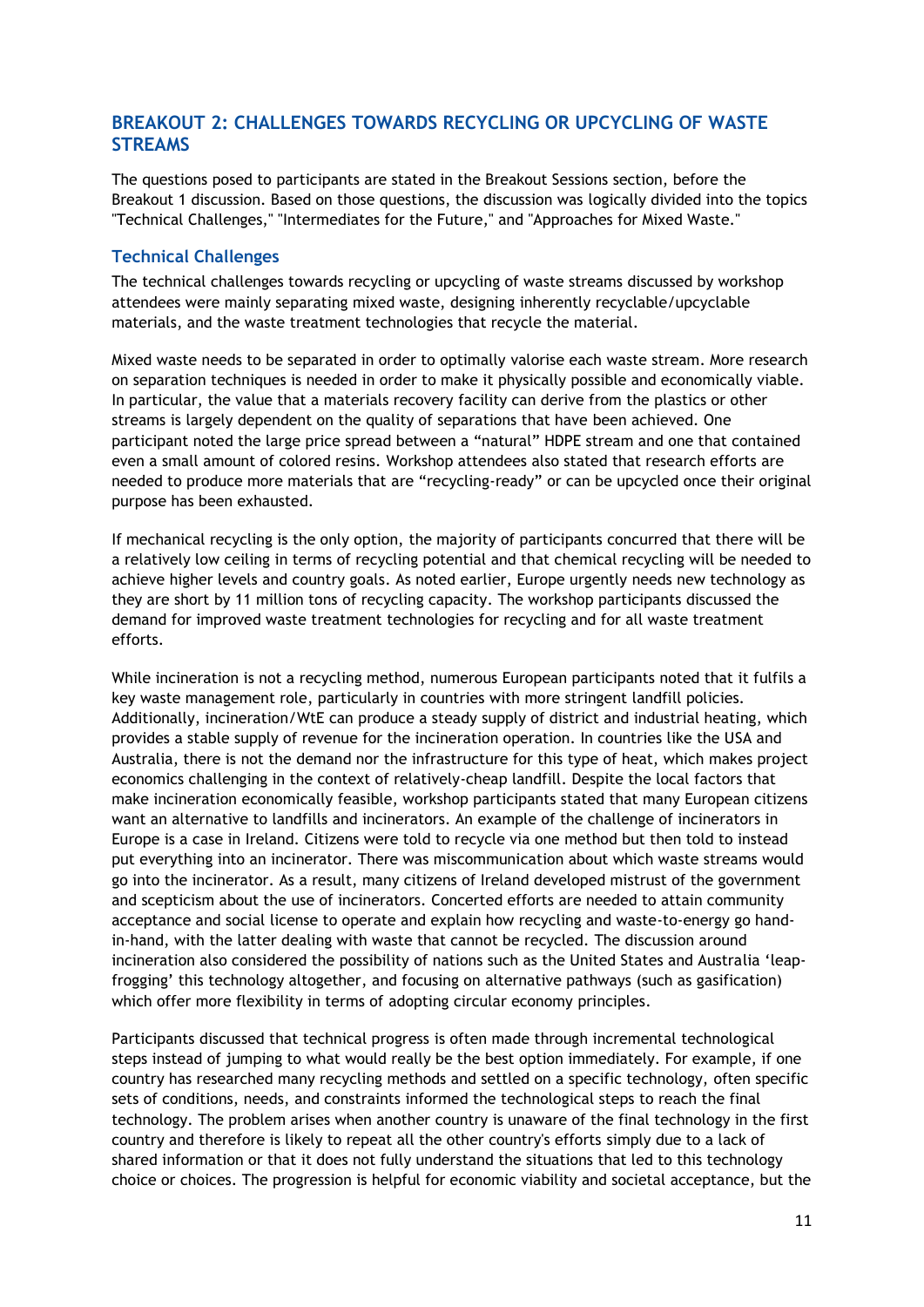slow progression is not optimal. Countries and organizations should share more information in order to speed up the technical progress worldwide, including sharing their goals to provide a more holistic view of their R&D strategies.

## **Non-Technical Challenges**

The main non-technical challenges discussed by participants include the economics of recycled streams, lack of standardization, and educational awareness.

Participants discussed that the economics of recycled streams need to improve in order to motivate citizens. In the USA, recycling is an economic challenge due to a market collapse for recycled materials; there is low demand for recycled items and landfilling tipping fees are too low to discourage their disposal in this method. Additionally, recycling is a cultural challenge due to a lack of relevant education/information for the public. Many municipalities do not offer recycling, and even in larger cities, certain housing developments do not offer recycling to their residents. Europe has a more communal spirit that motivates their citizens to recycle.

Japan addresses the economic challenge by utilizing government-subsidized sorting, which decreases the cost of recycling, so the recycled products can be commercialized for low cost. The low cost of the product motivates consumers. Additionally, the fact that the sorting is governmentsubsidized means that it is taxpayer-funded. The USA does not have this governmental support for recycling/upcycling efforts, which is a barrier to progress and marketization of recycled goods. High-tech solutions to recycling may be very costly, so government intervention may be necessary. The most commonly incentivized recycled products are those that can be used as energy.

Workshop attendees discussed how government intervention can standardize waste treatment in addition to improving economic viability. Policies can help motivate action. Some examples of policies that impact waste management were discussed in the breakout session. For example, the United Nations has mandates in the aviation industry to offset carbon emissions in an effort to motivate sustainable aviation fuel production. "Green" options can seem complex and expensive to the lay person, and governments can initiate progress via policies to support efficient and sustainable options for waste management. These policies can motivate research institutions and companies to incorporate more sustainable options and can educate citizens.

A participant shared that a set of policies was implemented in a province in South Africa to prioritize decarbonization via a carbon tax for companies and a ban of organic waste landfills. Alternative treatment of the organic waste that previously went to landfills is needed, and there is an opportunity to use that waste for energy. These policies are slowly expanding throughout South Africa. While countries that have strong government involvement in waste management via policies and incentives, such as South Africa, have the benefit of standardization, they have the challenge of marketization of recycled goods because it is owned by the government. Waste management in the USA is more privatized than it is in Europe. While the privatization makes the marketization of recycled goods readily accessible, the lack of regulation makes progress challenging. Upstream approaches that minimize the amount of waste at the source me be the most cost-effective method of handling waste.

### **Approaches for mixed waste**

Municipal solid waste consists of mixed non-recyclable waste. This waste stream is important because it is abundant and challenging to valorize. Technology is needed that can handle the heterogeneity. Gasification, pyrolysis, and incineration are current options for disposing of mixed non-recyclable waste. However, there are technical challenges and limitations to each of these.

Instead of trying to optimize the mixed waste as a whole, separating it would create more opportunities for optimal valorization. Separation is not currently economically feasible, and one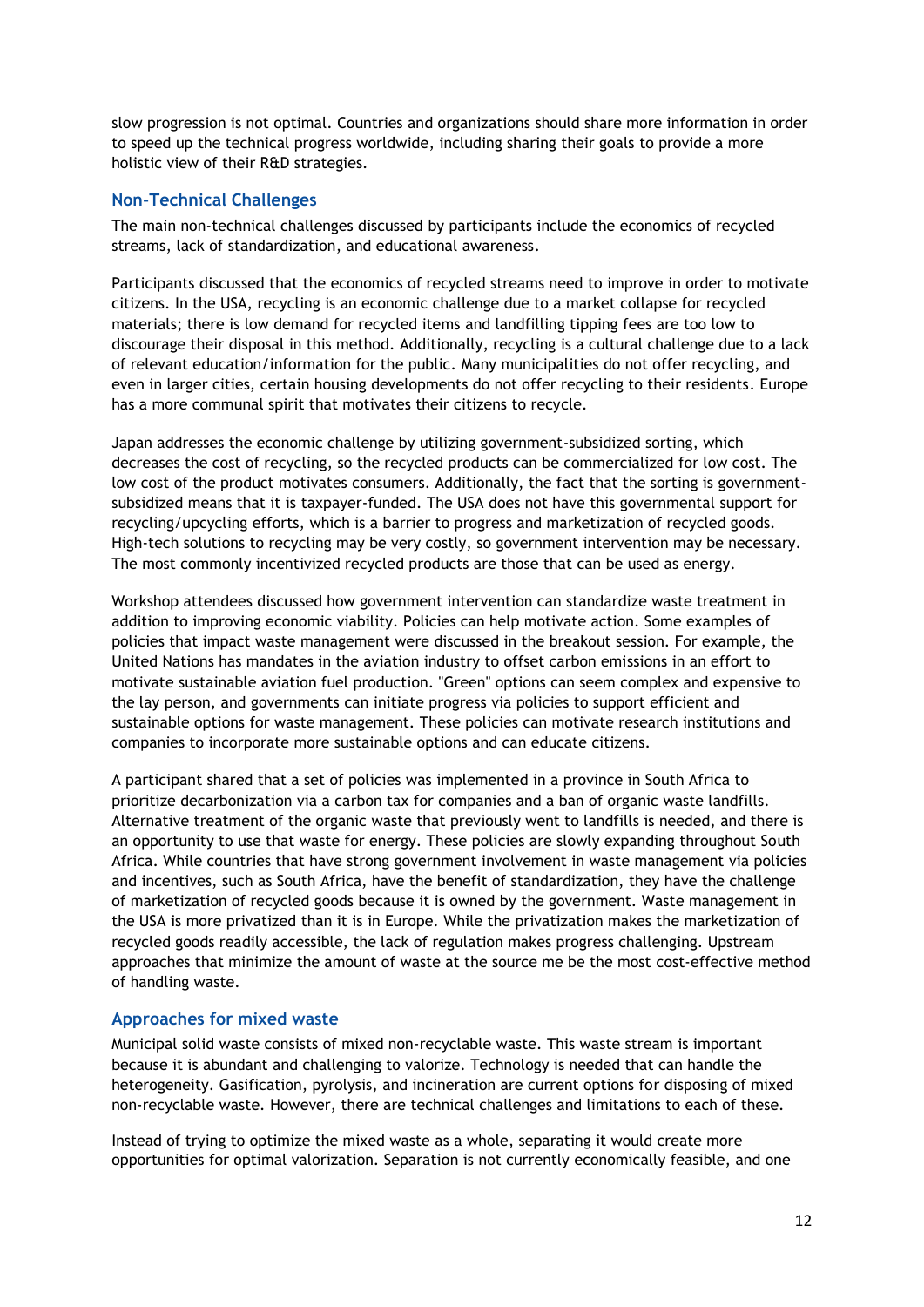dedicated technology for valorizing each stream after separation is needed. It may be beneficial to automate separation, but that would be expensive and is unlikely to be adopted in the near future.

A key discussion with regards to this question was whether nations such as the United States and Australia (both of which have limited incineration capacity), could 'leap-frog' that approach and transition directly to an approach like gasification or hydrothermal liquefaction. It was noted that the technological maturity of these alternatives was still too low, and thus represents too high of a risk, for this to happen at present but that it was a possibility. However, in returning to a point made earlier in the presentation, participants from the European Union noted that incineration does have a role to play and might be the only way to manage particularly difficult solid waste streams. Therefore, it was advised not to write incineration with energy recovery off in any country; rather, focus on demonstrating the different roles that different technology pathways can play in a modern, integrated waste management system, noting that there was no 'silver bullet' technology that can solve all problems.

# **Concluding Remarks**

This workshop successfully brought together a wide diversity of technical perspectives on nextgeneration approaches to managing waste. In addition to answering some of the goal questions identified, the workshop clearly identified that there is an appetite for non-energy products to be produced from wastes. These high-value products address a key challenge by providing higher revenue margin which in turn allows for technologies and approaches that can handle the distributed nature of these waste streams. Workshop participants were nearly unanimous that the single biggest barrier in the transition from a linear to circular economy is that of economics. Therefore, development of approaches and markets to produce these versatile molecules was largely accepted as a worthwhile endeavour.

The approach is not without challenges- there are some waste streams that are not amenable to these approaches due to the presence of contaminants or impurities and existing approaches such as incineration or anaerobic digestion are likely necessary to help manage these both in the near and long term. Additionally, great progress can be made by prioritizing education and information dissemination. Consumers have a significant responsibility in this effort and their choices are critical to establishing the markets and culture that demands life-cycle thinking when products are designed and manufactured.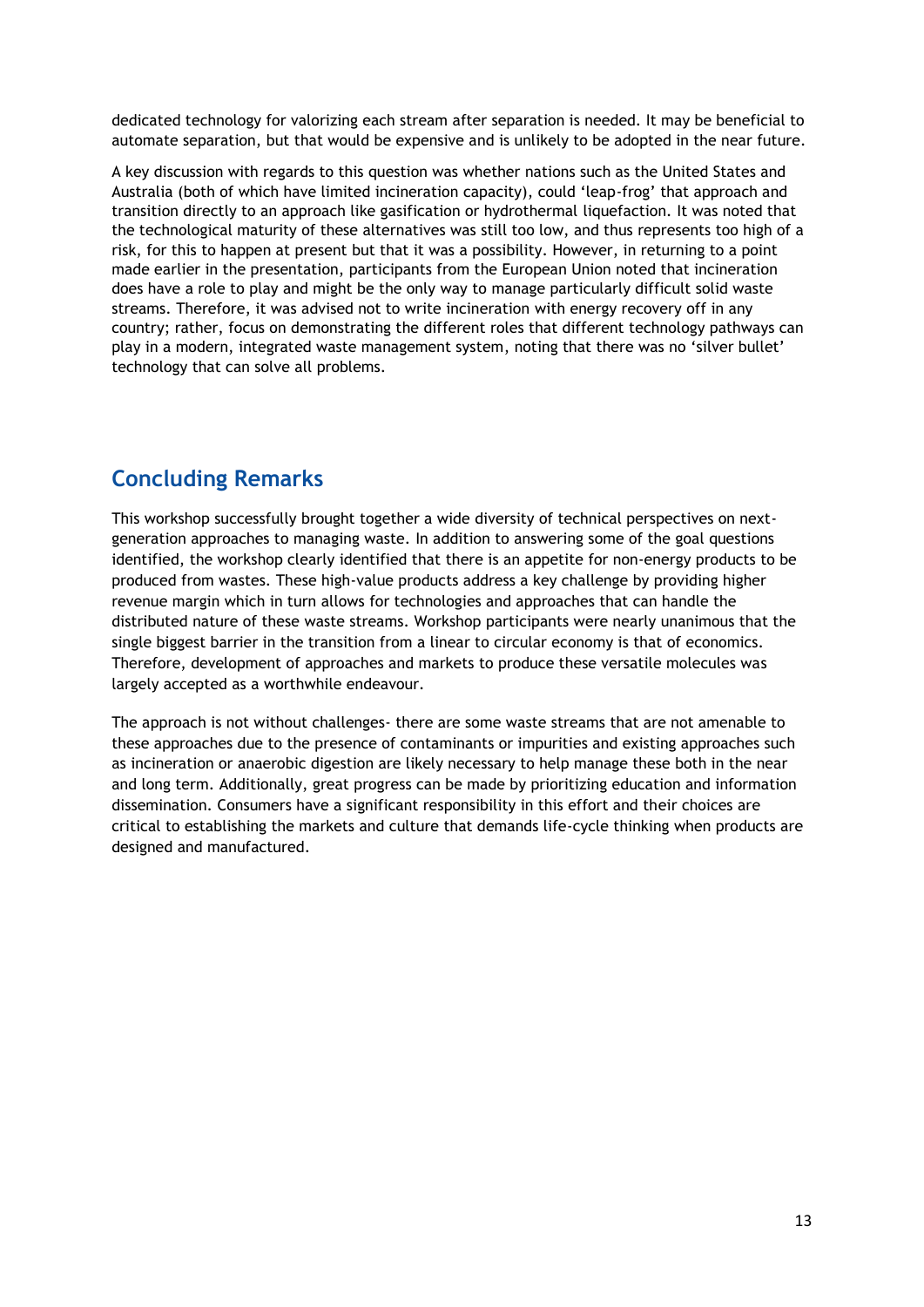# **Appendix A: Workshop Agenda**

Monday June 15th, 2020

Times given in Central European Summer Time

- 15:00 Introduction and context
- 15:10 Part I: Potential and continuity
- 15.15 Speaker 1 Zia Abdullah Biomass Program Manager, National Renewable Energy Laboratory
- 15:30 Discussions
	- 1. What waste streams has the largest potential for recycling and upcycling today? (20 min)
	- 2. What intermediate molecules has the highest potential and why? (15 min)
	- 3. Based on current regulatory and societal trends, how do you anticipate your answer differing in 5 years? In 10 years? (10 min)
- 16:15 Mini break
- 16:20 Part II: Challenges towards recycling or upcycling of waste streams
- 16:25 Meltem Urgun-Demirtas Biomass Program Manager, Argonne National Laboratory
- 16:40 Chad Haynes Director of Government Strategy and Technology Partnerships Lanzatech, Inc.
- 16.55 Discussion
	- 1. What are the top technical challenges towards recycling or upcycling of the materials with highest potential (from Part I)? (20 min)
	- 2. What are the top non-technical challenges? (15 min)
	- 3. What would be the most appropriate technology pathways for handling mixed waste streams? What is their applicability when it comes to scale? (15 min)
- 17:45 Summary
- 18:00 End of workshop